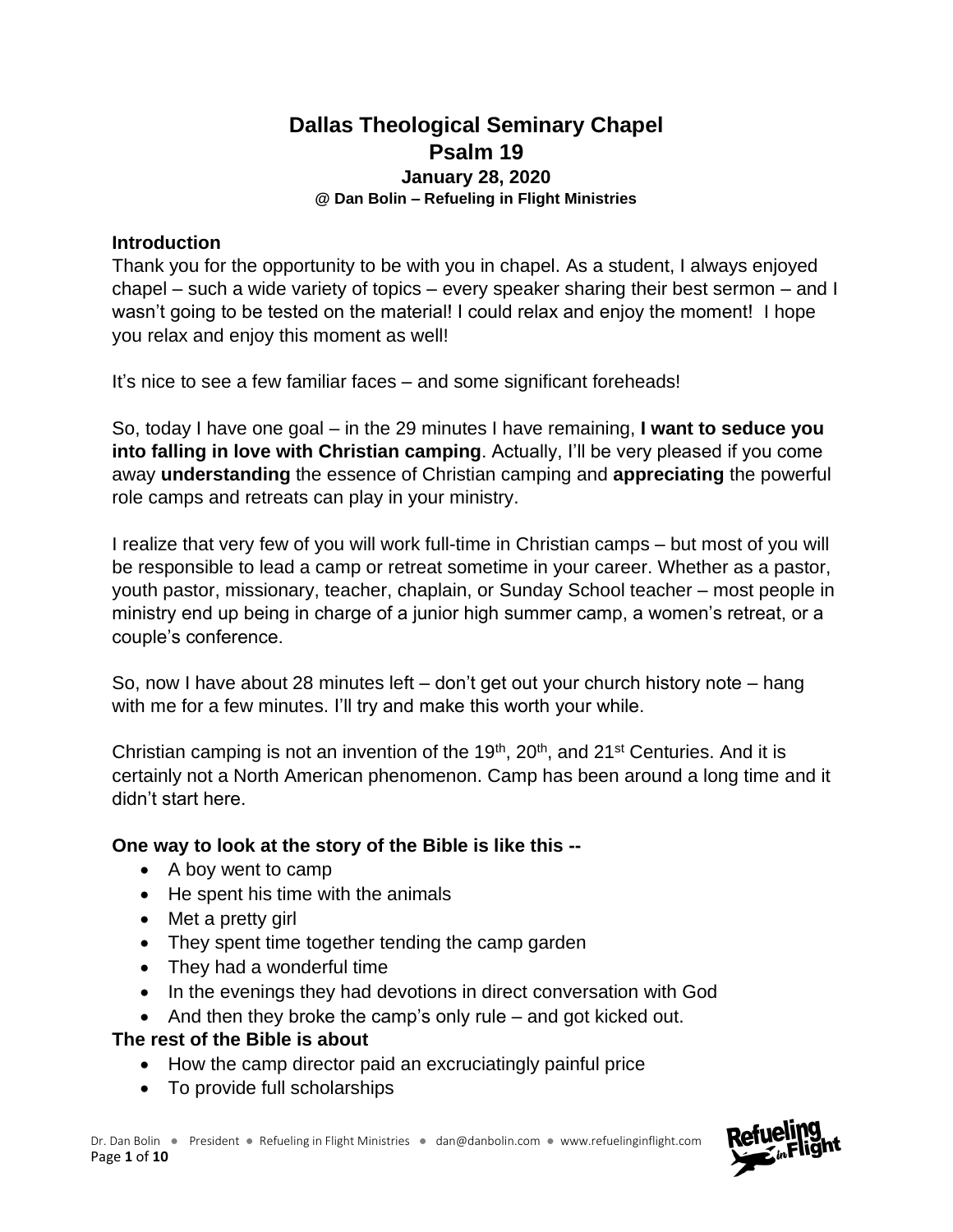- For anyone, who will accept the free gift, and come back to camp.
- Back to a place where there is
	- o Deep communion with God
	- $\circ$  Healthy relationships with others
	- o And meaning and purpose in life!

**----- Looks a lot like camp to me**!

# **SLIDE #2**

So, let's look at what the Bible says about camping!

Three times in the Pentateuch God commands the Children of Israel to go to camp. And each time he tells them to go **three times a year**!

- **Passover**
- **Pentecost**
- And my personal favorite the Festival of **Tabernacles**. That week they all stayed in tents! Sometimes it was called the festival of Ingathering because It was an autumn festival when they celebrated the harvest; a time of great national joy. It was a party!

# **SLIDE #3**

The festivals of the Old Testament didn't look exactly like our camp experiences today, but they involved the core elements of a camp experience:

- **Time off** from the pressures and routines of life.
- A **change of location** to gain a new vantage point to look at life
- Immersion into **God's creation** They hiked through fields and vineyards, forded streams, climbed mountains and slept under the stars.
- **Relational connection** Parents with their children, extended families, reconnecting life-time friends, and meeting other pilgrims among the way
- **Spiritual intents** The festivals were times of recommitment to God. They were times to renew their personal and national 'Pledge of Allegiance' to their God! Unashamedly, these events were designed to be **mountain-top experiences – emotional highs**!

Time off, getaway, in God's creation, building relationships, and meeting with God – Those were designed thousands of years ago and they are still important today!

Why did God commit five times as many verses in the Pentateuch to what should and should not be done at the festivals as he did to what should happen on the Sabbath?

++++++++++++++++++++++++++++

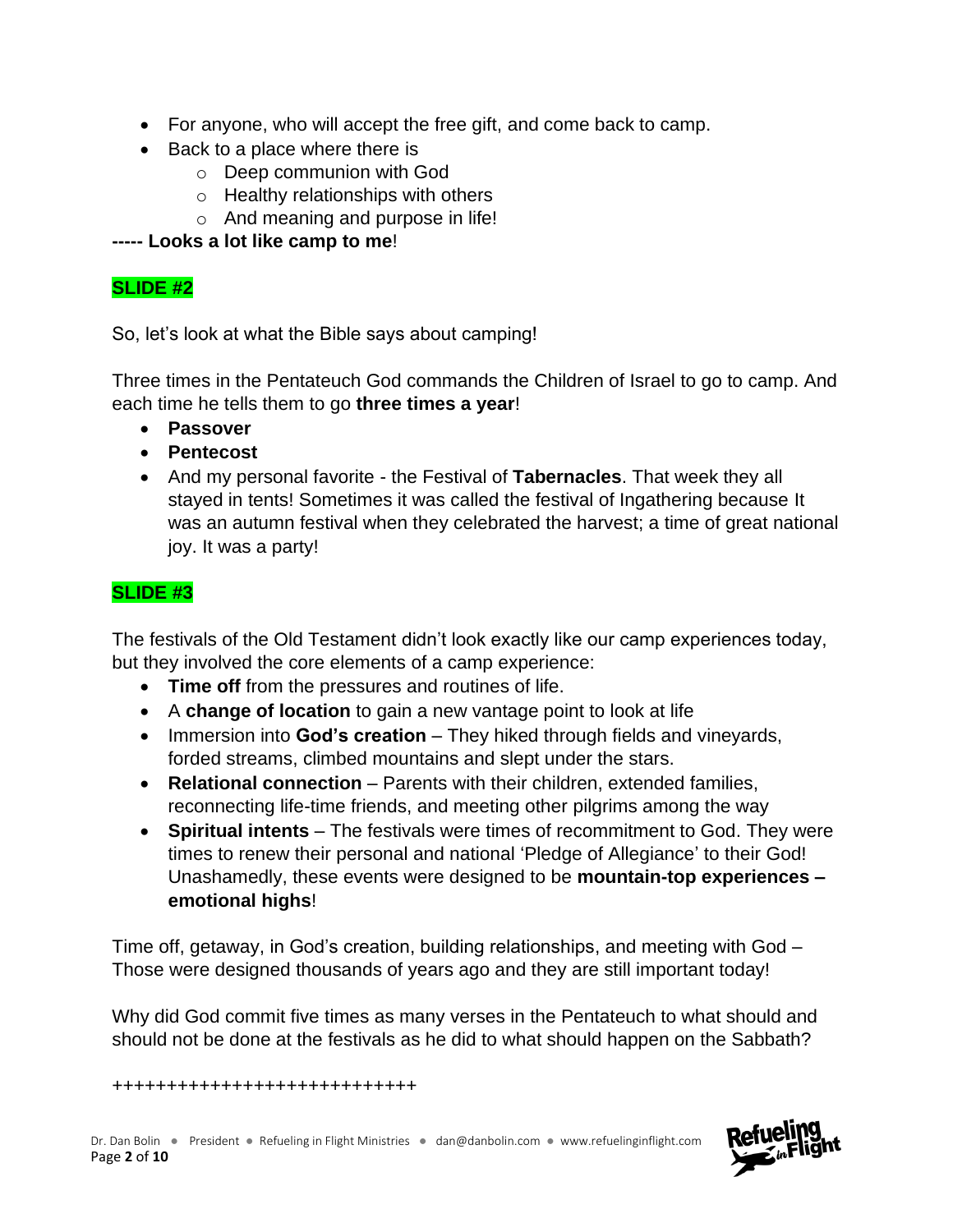So, why was this such a big deal? Why did God determine that these experiences were so important that he wove them into the cultural fabric of His people?

Let's look for some clues, in our remaining minutes, in the **Christian Camping Psalm – Psalm 19.**

There are three portions to this psalm.

- Verses 1-6 **CREATION**
- Verses 7-11 **INFORMATION**
- And the final section is a prayer in verses 12-14 **TRANSFORMATION**

## SLIDE #4

To simplify, let's focus on three key phrases – ones that encapsulate each component of this psalm. Verses 1a, 7a and 14. Let me read them – a very brief, 25-word summary.

- V 1. The heavens declare the glory of God.
- V 7a. The law of the LORD is perfect, reviving the soul.
- V 14. May (my life) be acceptable in your sight, LORD.

### SLIDE #5

### **The Heavens Declare the Glory of God**

The psalm begins with this strong summary statement that is fundamental to David's argument.

**Using the heavens to represent the whole of God's creation**, David says that creation continually proclaims the powerful message -- **Our God is a Glorious God!**

If God had attended summer camp, I'm guessing he would have spent a lot of time in the **crafts building** – he loves to create. The Creator God enjoys making things. David said, *the skies proclaim the work of his hands***.** What a magnificent craft projects – the entire universe!

### **So, what does Psalm 19 tell us about creation's declaration?**

- **First**  Creation's message That God is a glorious God -- **is proclaimed continually** – It is a 24-7 announcement.
	- o Verse 2 says *Day after day they pour forth speech; night after night they display knowledge*.
	- o All day -- Sun, clouds, bluebird skies, storm clouds, rainbows
	- o All Night -- Stars, moon
	- $\circ$  In between magnificent sunrises and dramatic sunsets
	- o Creation continually proclaims the glory of God

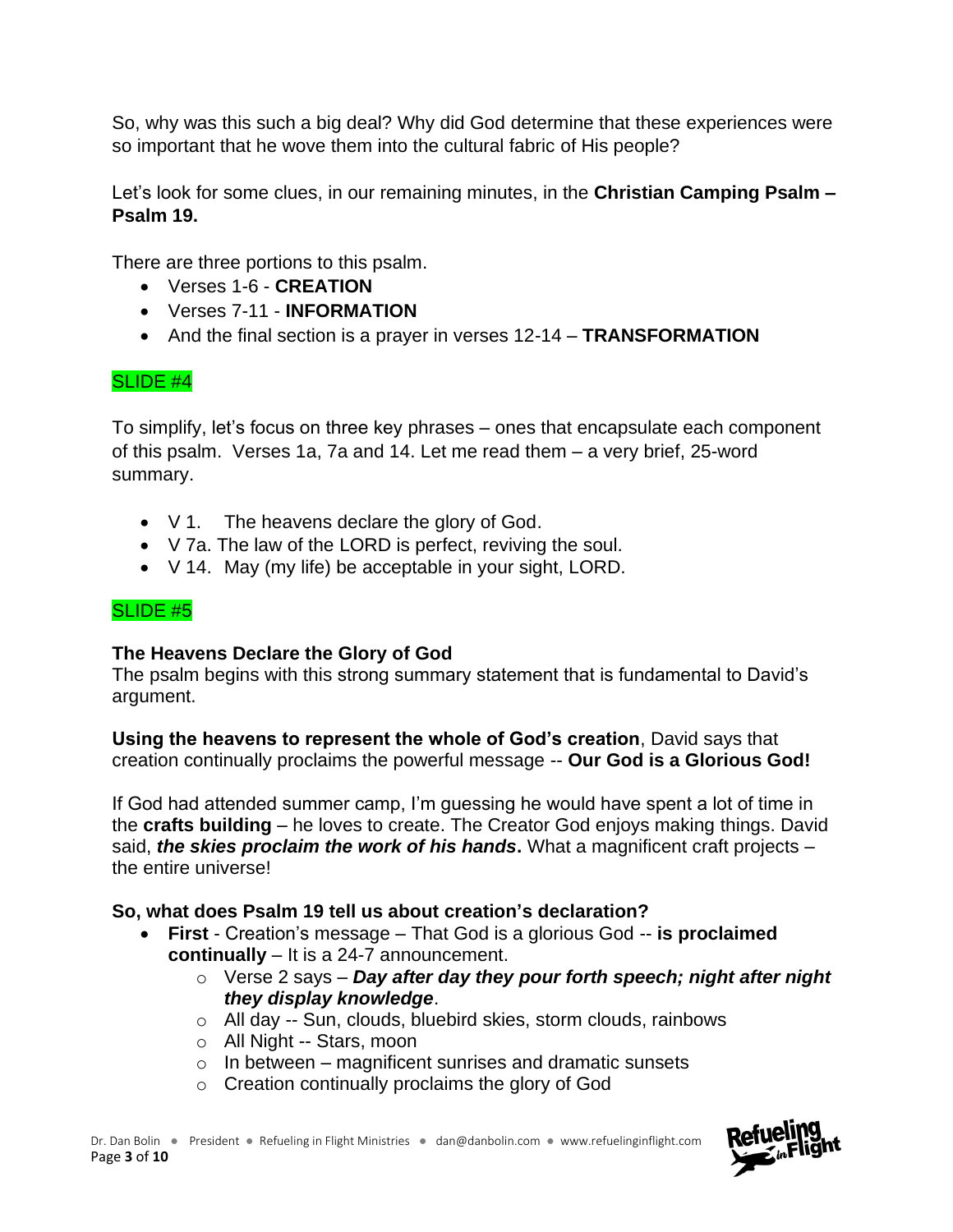- **Second**  Creation's message That God is a glorious God -- **defies the curse of Babel**
	- $\circ$  As I travel the world I'm often frustrated by my inability to speak other languages. The curse of Babel thwarts our attempts at clear communication.
	- o But Verse 3 says *There is no speech or language where their voice is not heard*.
	- $\circ$  Creation annunciates it message clearly in Russian, Chinese, Swahili, Cebuano, French, Spanish, German, Japanese, Arabic, Farsi, and even **English**
- **Third** Creation's message That God is a Glorious God **is ubiquitous**
	- o Verse 4 begins *Their voice goes out into all the earth, their words to the ends of the world.*
	- o No geographical or topographical limits
	- o No political, no economic, no cultural, or no educational boundaries
	- $\circ$  As far as creation's message is concerned there are no unreached people

God's creation is the world's town-crier – clearly and continually proclaiming the glory of its Maker!

But the message is not always crystal clear – **Sometimes the message is muted**!

If you are Satan, and you want to **muffle creation's message**, there are a handful of strategies you might employ to **minimize the message**. Let's look at a few.

- **Urbanization**
	- $\circ$  During my lifetime the world has seen a phenomenal, demographic shift  $$ from primarily **agrarian and rural** to overwhelmingly **urban and suburban** living.
	- $\circ$  In 1950, There were about 2.5 Billion people on earth and 44% of them lived in cities – urban and suburban settings. Today that number is well over 7.7 Billion people and the percentage has shifted radically to almost 82% of all people living in urban or suburban settings.
		- Once we lived on farms, but now we live in densely populated cities.
		- Yesterday, we mainly lived in proximity to hills and fields, streams and farmland. Today, we live surrounded by concrete, steel, glass and asphalt
		- We are separated from creation's voice.
		- **For most, the persistent message about God's glory has becomes a distant whisper.**

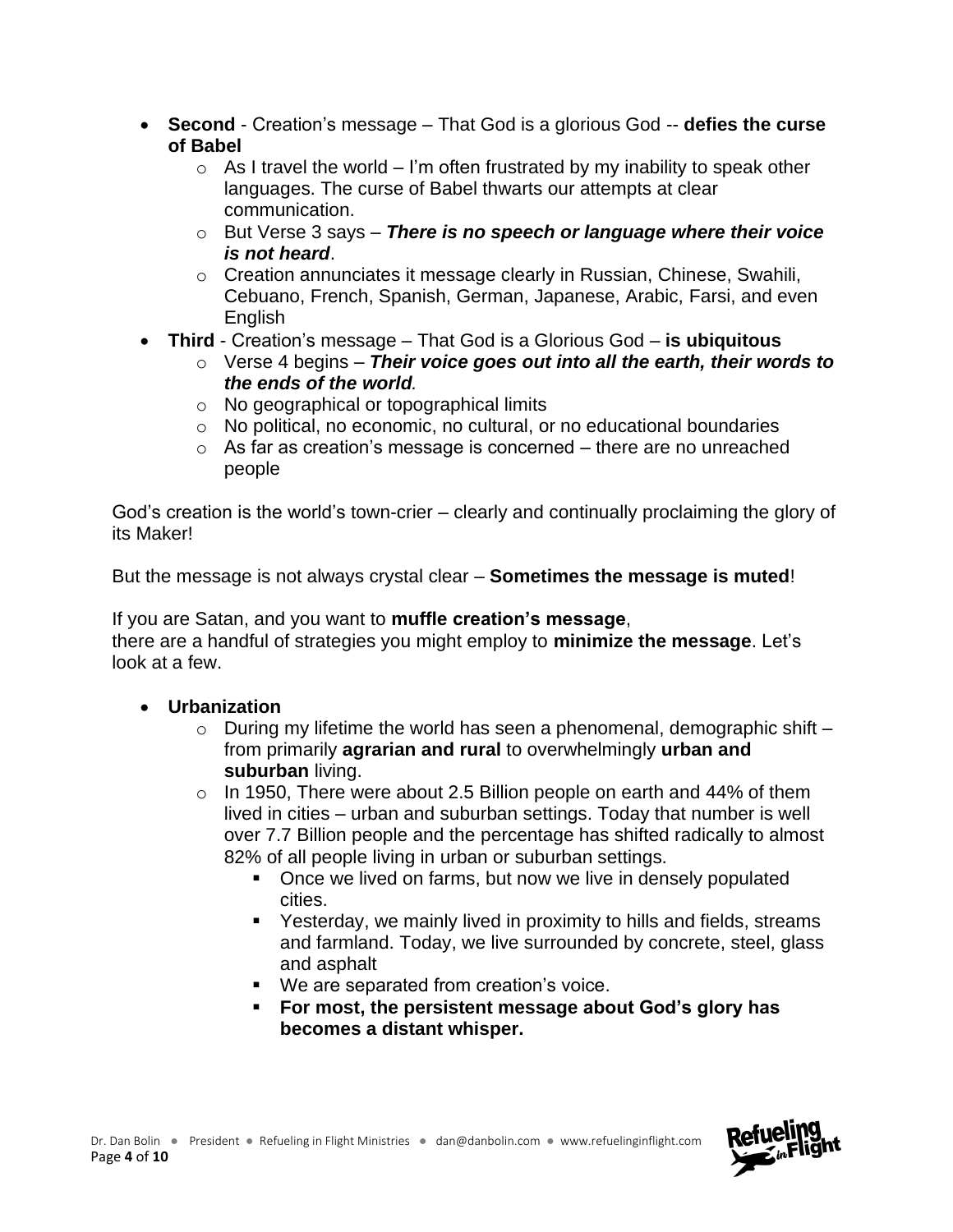## • **A second strategy is Pollution**

- o Smog and haze block our view, but the main culprit is **Light Pollution**
- o Until about 150 years ago, when the sun went down, the stars came out. Not so anymore. Not only are people moving away from God's creation – they are unable to see the majesty above them.
- o In 1994 Los Angeles experienced a major earthquake that occurred in the middle of the night. This triggered a power outage, causing the lights to dim throughout the city – the whole region went dark. Let me read you one account of what happened

Some left their houses or peered outside to check on the neighborhood. It was eerily dark — no streetlights and few cars at that late hour.

They looked up at the sky. It was flush with cosmic bodies that had been invisible up to that point — twinkling stars, clustered galaxies, distant planets, even a satellite or two. Then some people became nervous. What was that large silvery cloud that trailed over the city? [It looked so sinister they called 911.](http://www.nytimes.com/2008/08/31/business/31essay.html)

That cloud was the Milky Way. They had never seen it before.

- o Friends, this is not the Babylon Bee
- $\circ$  If Satan cannot stop the message, he will do all he can to obscure and mute it through Urbanization and Light Pollution
- **Busy Schedules are also to blame**
	- $\circ$  There are lots of excuses as to why people won't leave the urban setting and take a break and go to camp in a rural setting – but the biggest is – **I'm too busy!**
	- o Psalm 127 gives us a little perspective on time away
		- Psalm 127 is a Psalm of Ascents sung as the Children of Israel worked their way to Jerusalem for these festivals, Passover, Pentecost and Tabernacles. They sang --
		- *Unless the Lord builds the house, the workman works in vain.*
		- *Unless the Lord watches over the city, the watchman stands guard in vain*.
		- These are not a couple of flowery images symbolizing God's love and care for His People. These are very real responses to very real threats. Every one of those pilgrims was leaving **projects undone** and leaving **assets unguarded**.
		- We still use these excuses to avoid getting away! Today, just like thousands of years ago, **we are all busy building and protecting**. Some of you, for the past 15-minute, have been building and protecting your Greek vocabulary – that's just what we do!

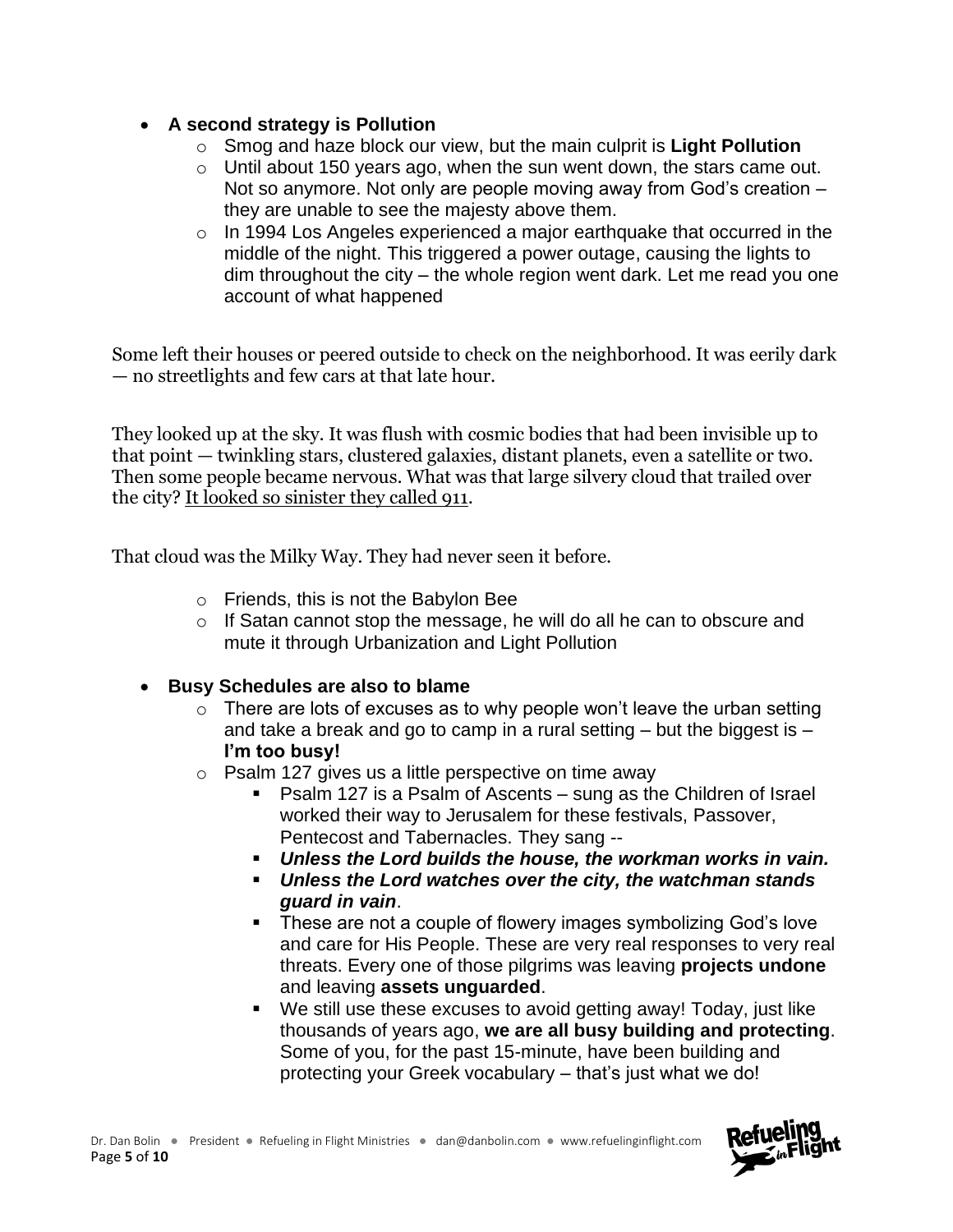- Today, we can get so caught up building and protecting our business, our church, our reputation our bank account, our resume or any number of other things in life. **That we don't spend time in God's creation and miss the message – That God is glorious God**.
- **Satan's strategy is simple – yet highly effective**
	- o Pull people away from creation
	- o Hide what they might see of God's glory overhead
	- o And keep them too busy to visit it
	- o **He wants to insulate us from the message of creation— that God is a Glorious God.**

# **TRANSITION**

The goal is never to get people into the woods or to take a vacation. The goal is life transformation.

The message of creation is only part of the story. Even if we take time to enjoy God's creation we may not be transformed. Anyone can enjoy a vacation in the mountain or by the seashore! Anyone can be inspired by a beautiful flower, the pounding surf, or rugged mountain.

# **The world is filled with people who value being out-of-doors.**

- **John Muir** said *Break clear away once in a while – climb a mountain or spend a week in the woods. Wash your spirit clean*.
- **Henry David Thoreau** said, *I believe that there is a subtle magnetism of Nature which, if we unconsciously yield to it, will direct us arigh*t.
- **Albert Einstein** said, *Look deep into nature, and you will understand everything better*.

You see, the secular world understands the power of outdoor experiences – **it enjoys the creation – but misses the Creator!**

What the world calls **NATURE** – I prefer to describe as **CREATION**. What God has made is not an end in itself, with power and influence of its own. **The significance of creation is only fully understood when it directs us back to the Creator God**.

I try to discipline myself to never utter the word '**NATURE'** and always substitute '**CREATION'**. I do not want to allow myself to assume that the beauty of the out-ofdoors is somehow **"NATURAL**". **It is the SUPERnatural gift of a loving and powerful CREATOR**!

Let's shift gears and look at the second portion of Psalm 19.

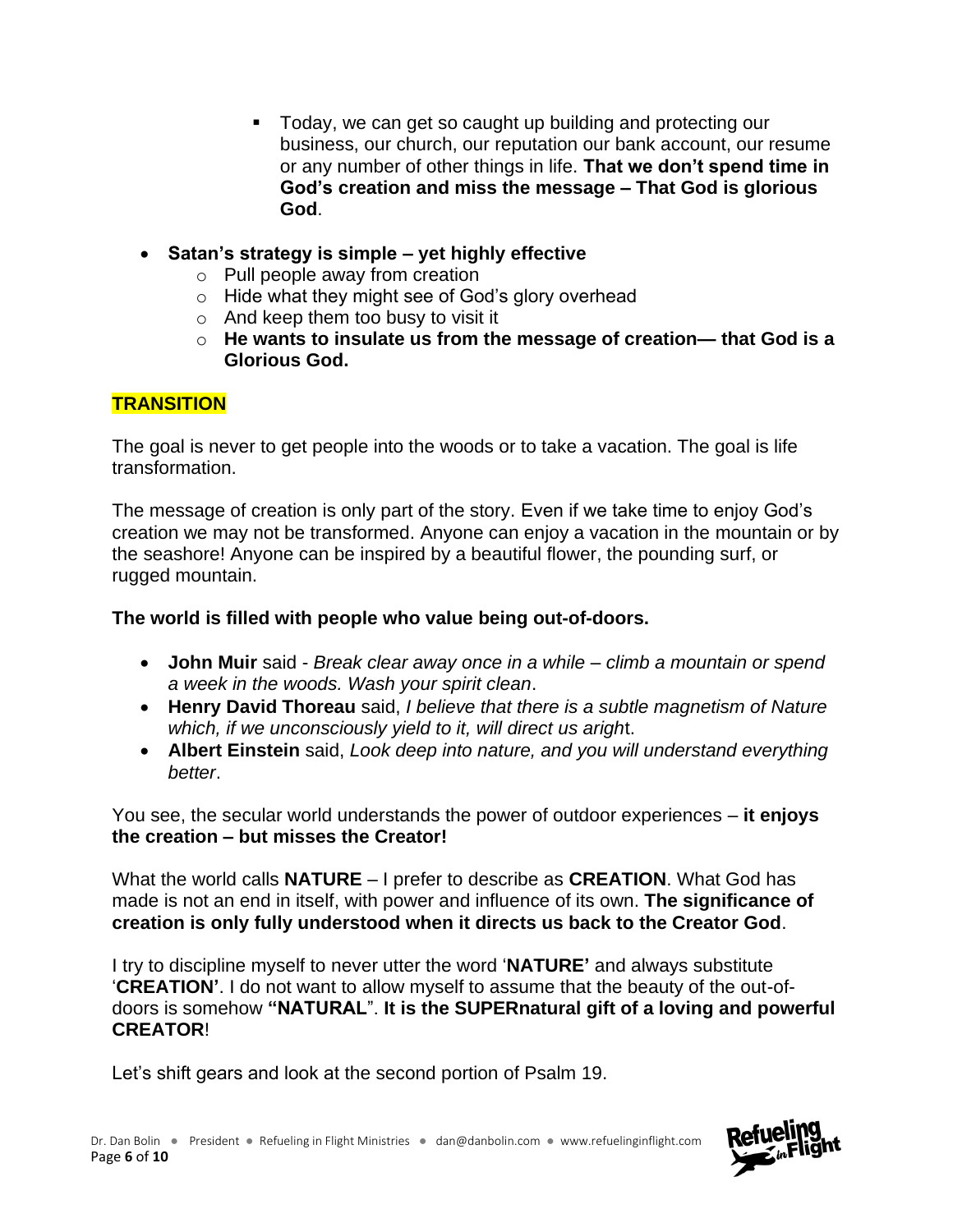## SLIDE #6

## *The Law of the Lord is perfect – reviving the soul.*

David uses six names for scripture (at least five of the six speak directly about the Bible). He uses six words to describe God's Word, and six phrases to show the benefits and qualities associated with the Bible. Let's look at verses 7, 8 and 9 vertically instead of horizontally.

#### **The Six Names**

- Law of the Lord.
- Statutes of the Lord
- Precepts of the Lord
- Commands of the Lord
- Fear of the Lord
- Ordinances of the Lord
- Five of these six speak directly of the Word of God!

## **The Descriptions of God's Word**

- Perfect
- Trustworthy
- Right
- Radiant
- Pure
- Sure
- That's a message you can bank your life on!

## **The Benefits and Qualities of God's Word**

- Reviving the soul **Has your soul ever needed reviving?**
- - Bone weary/Running on empty
	- Exhausted heart and soul
- Making wise the simple Have you ever needed insight and wisdom?
	- Been Overwhelmed
	- Overmatched
- Giving joy to the heart Have you ever needed joy?
	- Grieving/In Pain
	- Discouraged/Disappointed
- Giving light to the eyes Have you ever needed vision and direction?
	- Need to know what to do?
	- What path to take?

- Enduring forever
- Righteous altogether

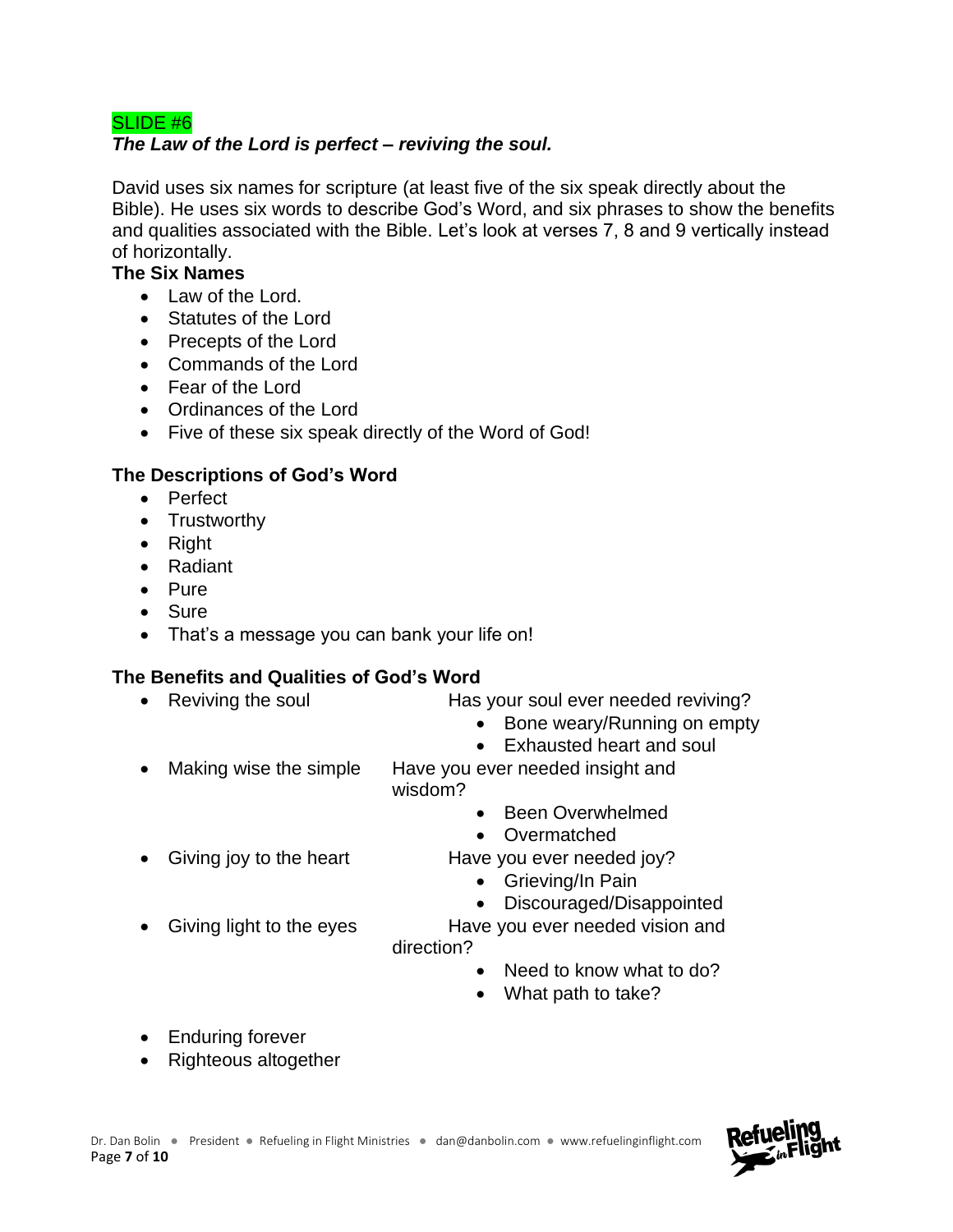*Verse 10 says - They are more precious than gold – than much pure gold. They are sweeter than honey – than honey form the comb.* 

That's **rich** – worth more than a king's treasury filled of gold That's **sweet** – sweeter than the sweetest honey a shepherd boy could discover.

Verse 11 says - *By them is your servant warned – and in keeping of them there is great reward.* 

Two powerful benefits – rewards and warnings – the carrot and the stick.

I'd love to spend a lot more time here but what I want you to see is

- God has revealed himself through creation
- And God has also revealed himself through His Word.
- Camp is a place where we
	- o Not only immerse people into the beauty of God's creation
	- o But where we provide concentrated times of Bible study, reflection and biblical application
		- Every camp is different, but within a context filled with fun, adventure, relationships, and relaxation – there are also:
		- Morning devotions
		- Bible teaching
		- Small group studies and discussions
		- Prayer times
		- Campfire testimonies
		- Praise and worship
		- **■** Uninterrupted private conversation
		- And personal reflection
- The glorious **message of creation**.
- Combined with the unchanging **truth of scripture**
- Creates the powerful context for **transformation**

## **TRANSITION**

**In its simplest and most profound form, Christian camping immerses people into the magnificent beauty of God's creation and provides a compressed time to study, reflect upon, and apply God's Word to their lives.**

**The extended time, the different location, and the loving relationships accelerate the development of trust. This allows people the security to reflect deeply and examine their lives in light of God's Word.** 

**Not everyone** who attends a camp or goes on a retreat has a significant encounter with God– but some (and probably many) do.

### SLIDE #7

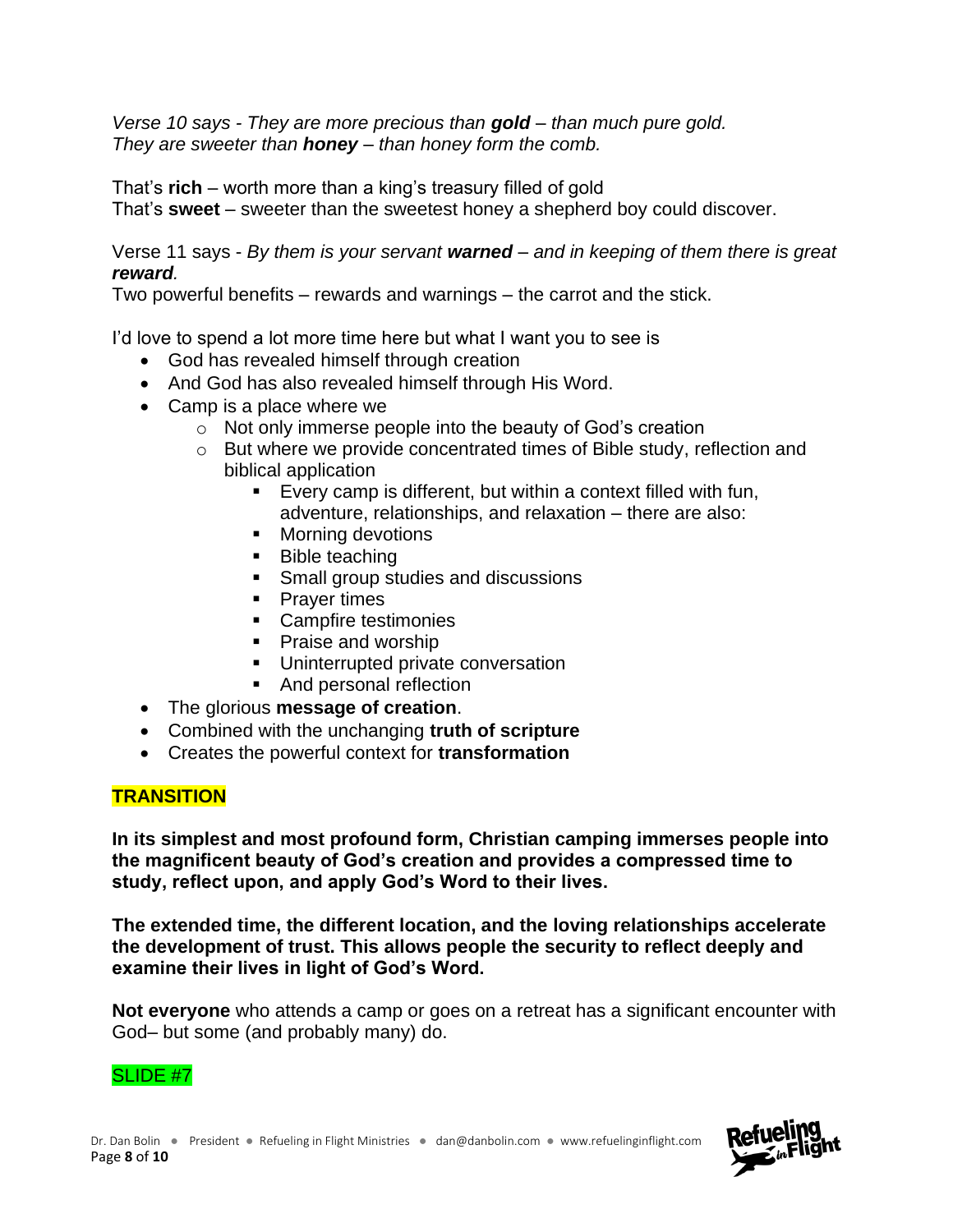Within the camp setting they ask questions and pray prayers like David's in verses 12- 14.

*Who can discern his errors? Forgive my hidden faults.*  As people look at their lives they say, **Oh God – I'm a mess – I can't even figure out what's wrong with me!** 

*Keep your servant also from willful sins; may they not rule over me. Then will I be blameless, innocent of great transgression.* 

They say, **God, I've done some horrible things—please forgive me. Don't let me become addicted to drugs, pornography, or controlled by bitterness, envy, or ange**r. I want to be free from the power of sin.

When we *spend time* in creation, *invest time* in God's Word, and *take time* for reflection the frequent outcome is a **prayer of transformation**.

Like David they pray, *May the words of my mouth and the meditation of my heart be pleasing in your sight, O LORD, my Rock and my Redeemer.*

When David says*, the words of my mouth*, he is referring to **all of our outward expressions**. Again – the 'part' represents a much bigger 'whole'. Our words, our actions, our obedience, our expressions, our service, our worship, all of our words and deeds are encapsulated in this little phrase.

Just the same - *the meditation of my heart* – refers to **what is going on inside us** – our attitudes, our motives, our desires, our hopes and longing – everything that is going on internally –

God, please transform me, outside and inside, make me into a person who is pleasing in your sight.

## **TRANSITION**

And then he caps off the prayer with a little closing statement – *Oh Lord, my Rock and my Redeemer*. This appears to be a perfunctory, throw-away line to wrap up the psalm. But it is much more than that and actually ties a big bow around the entire psalm.

He uses two words to describe God – **Rock** and **Redeemer**.

### SLIDE #8

Let's go back to the opening phrase of Part 1 – *The heavens declare the glory of God*. The name for deity here is Elohim. Often described as – The Might One. The emphasis is on the strength, power, and might of a sovereign God. **The Mighty One - The ROCK**!